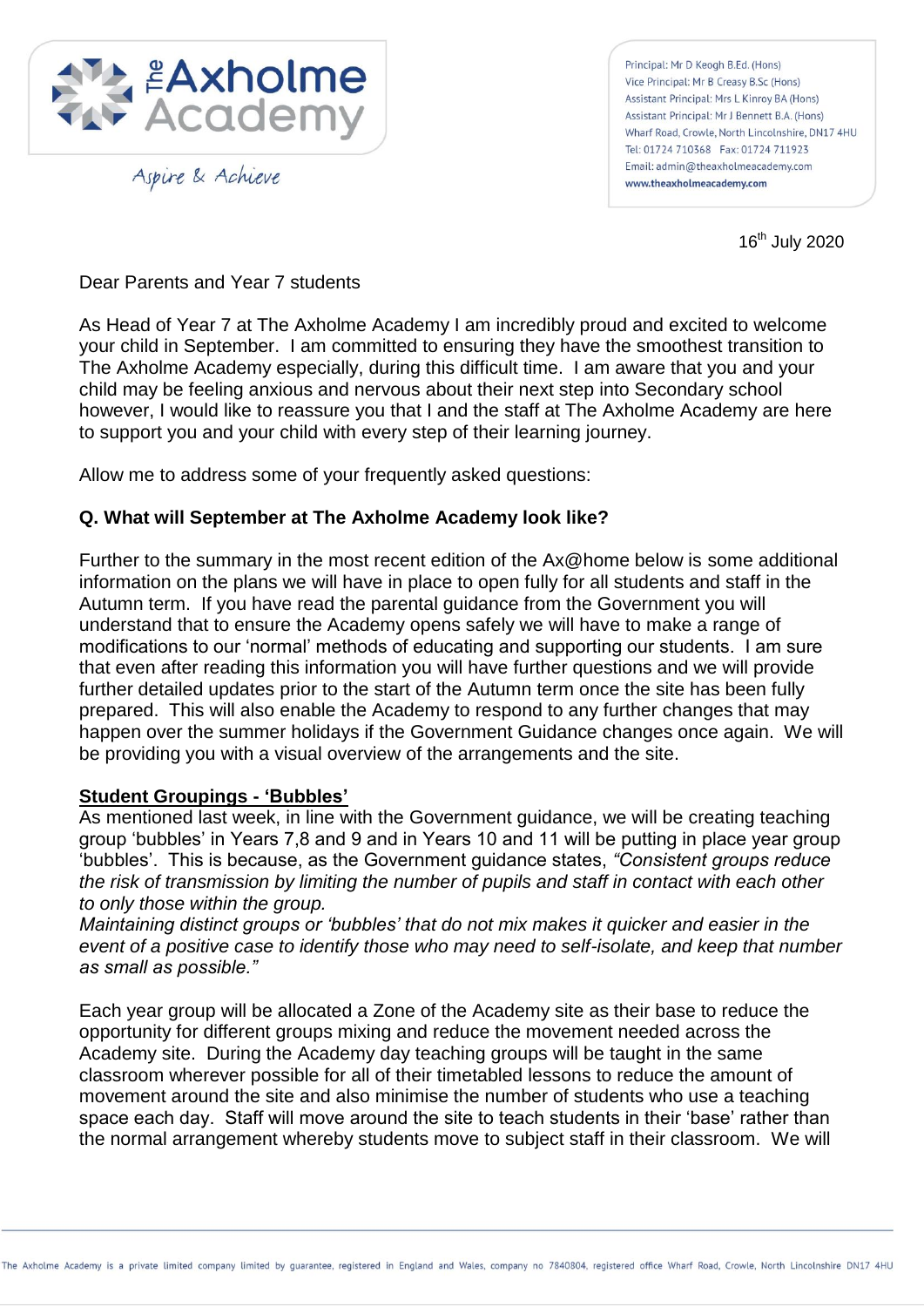provide a map of the site to students and parents in advance of the Autumn term commencing so that students will know where their 'Zone' will be.

#### **Student Arrival and Departure**

We will be operating a clear 'arrival at the start of the day and end of day exit plan' using different areas of the site and access points for each year group to avoid year groups mixing. The Academy day will operate under normal start and end times but we will be staggering the entrance and exit to the building to ensure the 'bubbles' do not mix on site. Also, we will be adopting a staggered break and lunchtime, again, to avoid 'bubbles' mixing.

#### **Catering**

The Academy will be providing food at lunch-time. We are currently devising a method whereby students (and parents) can pre order lunch food for the week via a Google form. Food will then be available to collect from the diner or hall. This will avoid lengthy queuing and gathering of large groups of students. Hot and cold options will be available but the range of food will be a limited range in comparison to our normal variety. We will be circulating further information on this in the second half of the summer holidays. Students can bring a packed lunch if that is the preferred choice. Food will not be available at breaktime so we encourage students to bring a snack to have at this time. Also, we have had to decommission the water coolers around the site as the shared use of water coolers is not permitted under the Guidelines. If students normally fill up a water bottle at school they will have to bring their own fluid refreshments. We encourage students to bring water or juice drinks and not fizzy drinks.

#### **Practical Subjects**

We are endeavouring to deliver a broad and balanced curriculum covering the normal wide range of subjects to all students in the Autumn Term. There will be some adaptations to enable this to happen in subjects such as Physical Education and Technology and we will provide more specific detail on this.

#### **Uniform**

In line with the Guidance, normal uniform expectations will apply to all students in the Autumn term. We appreciate that it may be challenging to order correct sizes on line with Uniform Direct and they will be operating a free returns policy to support you if you order the wrong size of uniform. More detailed uniform information will be in the Thursday  $16<sup>th</sup>$  July edition of Ax@home.

#### **Transport**

The Academy will be running the bus service following the normal schedule. We will be communicating with parents and students who utilise the bus provision next week with more details as we still have some aspects to clarify with the bus companies.

#### **Hygiene and Prevention of the spread of Coronavirus.**

It will be important that all students maintain positive hygiene in line with the guidance. There will be hand sanitiser available across the Academy site and enhanced cleaning in place but we also encourage students to have their own hand sanitiser as well, particularly if they are using transport to travel to/from the Academy.

In summary, the hygiene and prevention measures focus on:

- 1. Minimise contact with individuals who are unwell by ensuring that those who have coronavirus (COVID-19) symptoms, or who have someone in their household who does, do not attend school
- 2. Clean hands thoroughly more often than usual
- 3. Ensure good respiratory hygiene by promoting the 'catch it, bin it, kill it' approach

We will be providing more detail to students at the start of term to ensure everyone is fully clear how our hygiene and prevention measures and also behaviour expectations will operate on a day to day basis. I am sure students will respond positively.

In recent days the question about face coverings and whether they should be worn in schools has understandably become prevalent. We are waiting for an update and clarity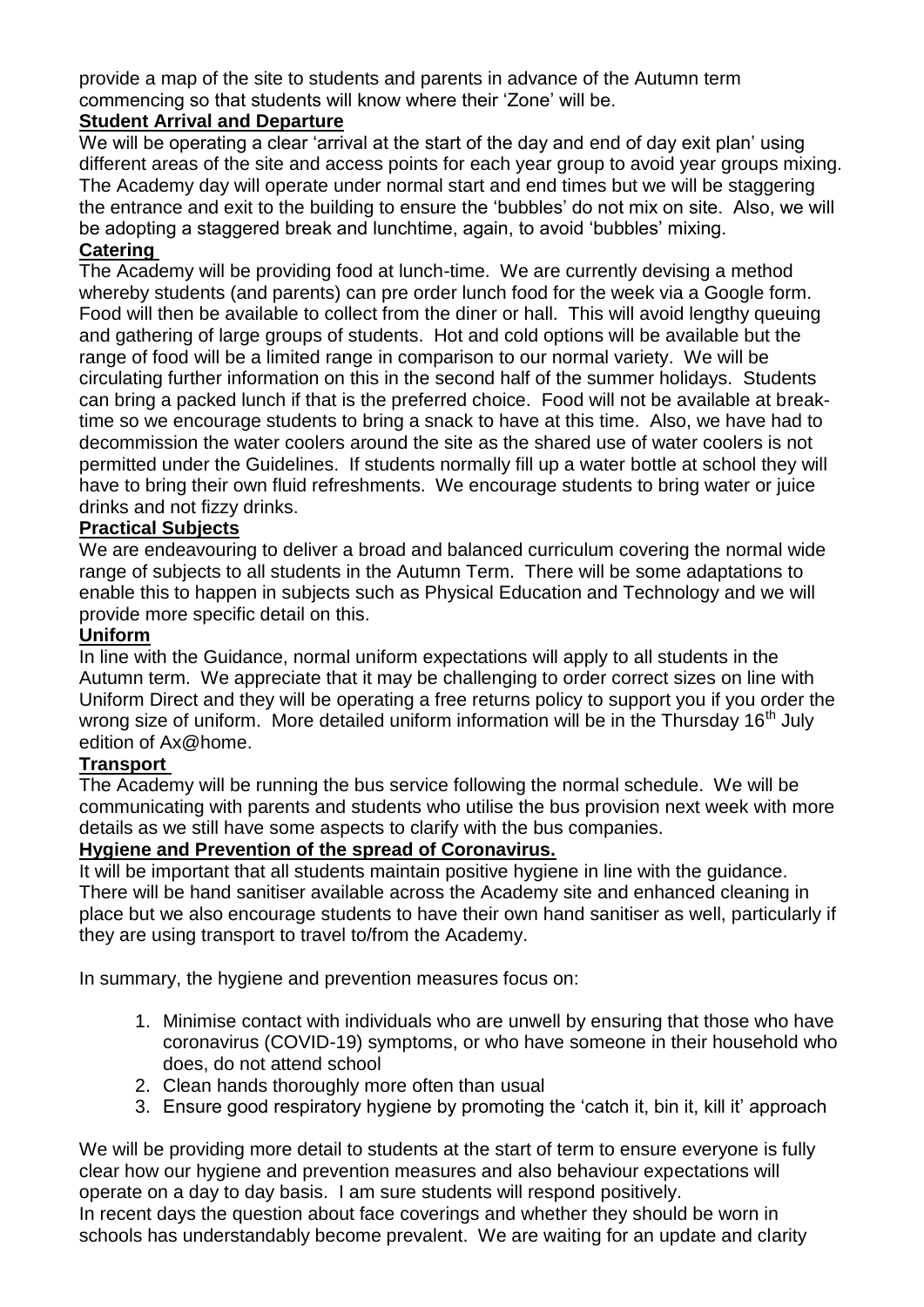from the Department of Education on this matter and will include this update in our planning and communication over the holiday period.

We are all looking forward to having all students and staff back on the Academy site but we also realise that the move back to school will be an anxious time. We will be doing everything possible to ensure we support the emotional well-being of all students alongside focusing on academic progress. To help support the transition back into school we will be phasing the start to the Autumn Term for different year groups. This will enable all of our students to be supported fully to what is going to be a very different structure to their Academy day. New Year 7 students have missed out on all of the transition experience of visiting the Academy and meeting staff and it is vitally important to help our newest students settle into their 'new' life at Axholme Academy. So, Year 7 will be on site fully from Thursday 3<sup>rd</sup> September and other years will have a phased return.

The arrangements for the start of Autumn Term are:

Thursday 3<sup>rd</sup> September - Years 7, 10 and 11 on site Friday  $4^{th}$  September - Years 7, 8, 9 on site Monday  $7<sup>th</sup>$  September - All year groups back on site

# **Q: Is there any chance of a transition day this year?**

A: Unfortunately due to restrictions imposed by the Government guidelines, we were unable to organise physical transition days this year. We have done our level best online however and placed all transition activities for students to complete on Google Classroom and/or the Academy website. We would like for all tasks to have been attempted by September to enable your child to have the best start to their learning journey.

#### **Q: How will you work out ability groupings if students have not completed their SATs?**

A: Students are eventually grouped by ability in Maths and Science lessons, other lessons are mixed ability. Although we have received some data from primary schools - this naturally has some inconsistency and wouldn't be used to create ability groups in September. We will therefore use what we know to initially create partially-mixed ability bubbles and perform some baseline assessments early in the Autumn term to create Maths and Science classes as things change. We constantly keep the ability in classes under review to ensure that students are grouped properly in Maths and Science.

# **Q: What does my child need for their first day in September?**

A: Students will need to ensure they bring their normal basic equipment, such as pens, pencils, ruler, rubber, pencil sharpener and calculator. There will be no sharing of equipment so it is very important that students bring their own. They will not need PE kit or any specialised equipment on their first day as they will be yet to know their timetable.

# **Q: Will my child need any money for their first day?**

A: No, they will not need to bring any money. Dinner cards can be topped up via ParentPay prior to starting in September and more information about pre ordering and paying for food will be sent over the summer holiday.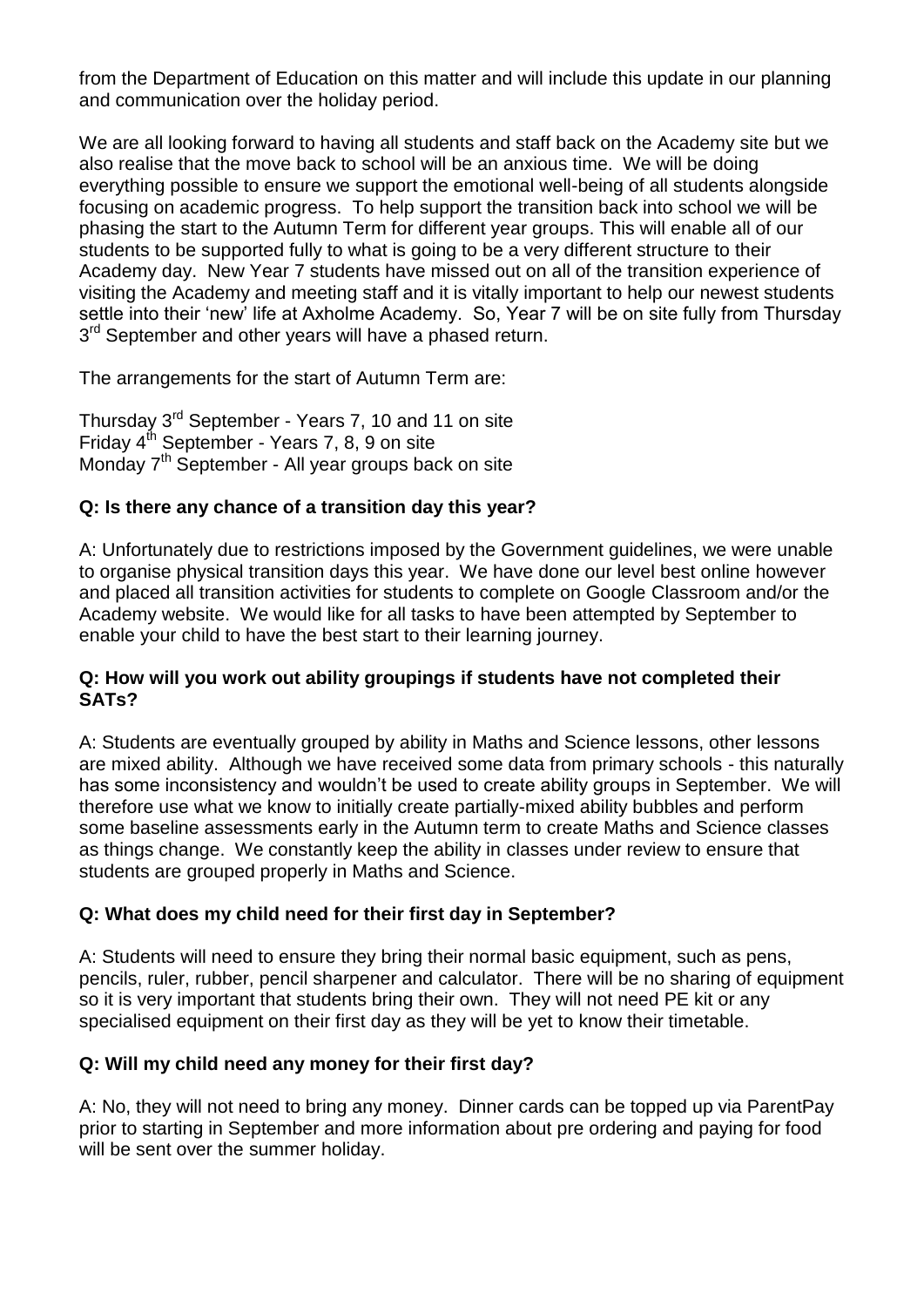#### **Q: How does my child get a bus pass? Can I get a bus pass if we live outside of the catchment area?**

A: For those living within the catchment area, bus passes can be organised through the North Lincolnshire Council website. For those living outside of the catchment area, transport letters will be released very soon and all details will be contained in this letter

#### **Q: How will students know which bus to get on?**

A: All bus passes will have a bus number on them. All buses display these numbers when transporting students. There will be staff members present on duty at the end of the day to assist any students to get on the correct bus.

#### **Q: Can we have a bus timetable?**

A: For those living within catchment area, a bus timetable was included in the Transition Booklet that was sent out via email and is also available on the Academy website. For those living outside of the catchment area, your pick up and drop off time will be sent out to you once these passes have been organised.

# **Q: Will there be someone to meet the Year 7 students on their first day of school?**

A: There is always a member of staff on duty in the mornings and on the first day of school, staff will be there to meet and direct students to their arrival point

#### **Q: Will students be given a map of the school?**

A: A map of the school has been emailed out to all students in advance already and they will be given a specific one in September. Due to Government guidance, there will be a new way of working in September whereby students will be based in the same room for the majority of their lessons and their movement will be restricted around the school site

#### **Q: Will there be people to help students who get lost or don't know where to go?**

A: Due to the guidance above, the area that Year 7 students inhabit will be a lot smaller than it would be usually therefore it will be less likely that students will get lost - however there will also be a dedicated Year 7 team to support them.

# **Q: Will students be in a Form group with someone that they know?**

A: We have organised permanent Form groups based on information from primary staff to try and ensure that they are in a Form group with someone that they know. These Form groups will follow all the way through until they are in Year 11 so they will get to know each other really well. Due to Government guidelines, students will initially have their Tutor time within their class bubble instead - therefore, we have also attempted to ensure, wherever possible, that students are with someone that they know. As explained above, these are partially constructed through ability therefore it is not always necessarily possible.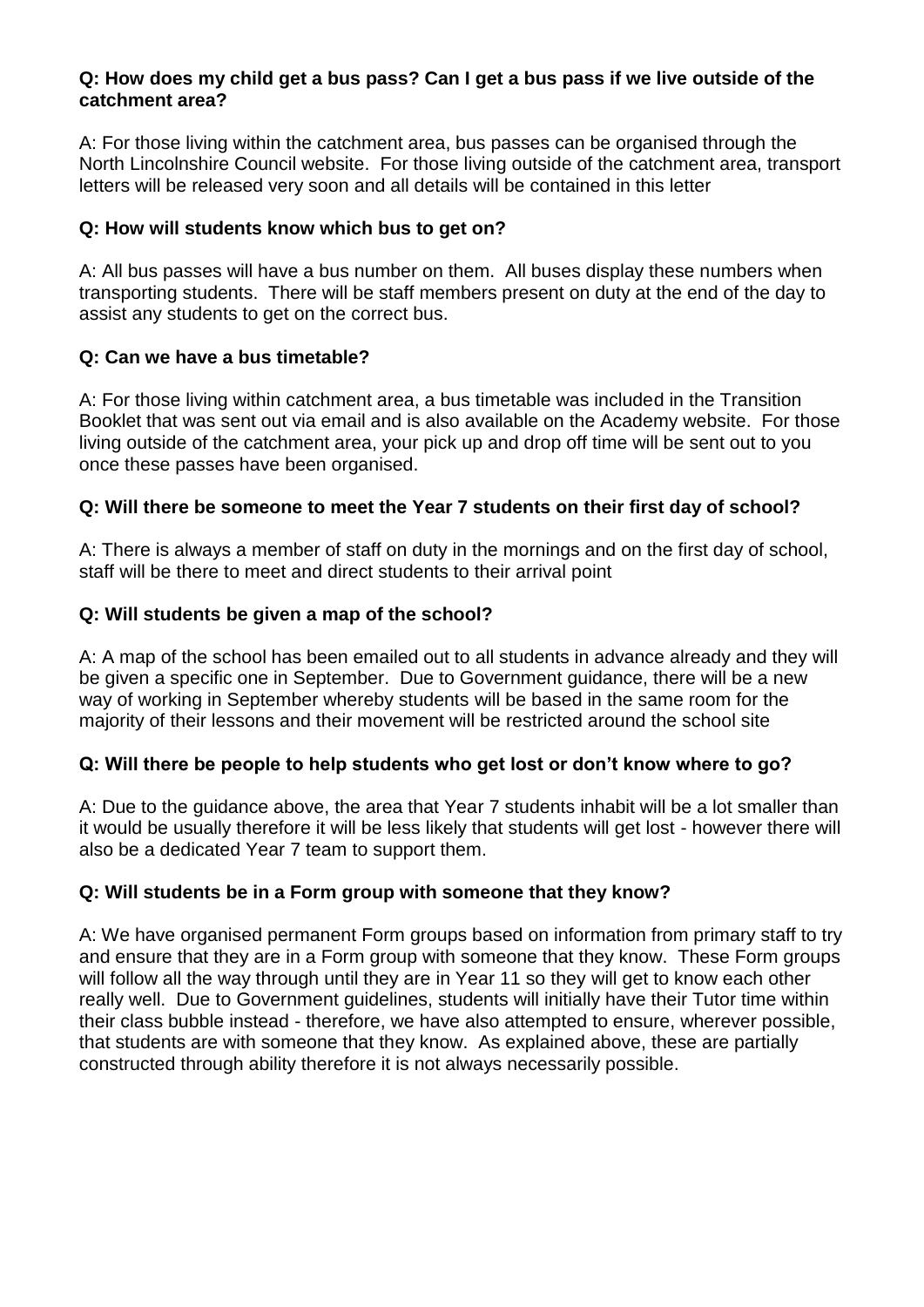# **Q: When will students meet their Form Tutor and find out who they are?**

A: 'Keeping in Touch' phone calls took place on Friday 10<sup>th</sup> July where permanent Form Tutors contacted their Form group. They have also written replies to the Lockdown Letter Writing challenge which will be emailed out today. Though they may not have their permanent Form Tutor within their bubble for now they will have one of the same Tutor Team - the individual year group teams work very closely together and meet regularly to discuss student support.

# **Q: What time is lunch?**

A: Each year group will have an allocated lunch break sometime between 12:45pm and 2:00pm

# **Q: Will Year 7 students have lunch with everyone else?**

A: Due to the Government guidelines, lunch will take place in year groups and, like the rest of our cohort; Year 7 will be unable to mix with older students initially.

# **Q: Can students swap from dinners to packed lunches?**

A: Students can choose whether they want to have a school dinner or a packed lunch each day. Due to catering arrangements for September, students may have to place their order for school dinners a week in advance.

# **Q: How will I see my friends if they are not in my class?**

A: As per government guidelines, during break and lunch time students within the same year group will be able to mix with other class bubbles - so long as they follow appropriate hygiene practices

# **Q: Can we rent lockers in advance?**

A: Due to Government guidance, we will not be allowing students to use lockers during the Autumn term. We recently sent an email out about this.

# **Q: How can I go about ordering and trying on uniform?**

A: Uniform Direct supply our day wear uniform - you can either order online at uniformdirect.com or visit one of their stores in Gainsborough, Grimsby or Lincoln by booking an appointment. Design Box are our suppliers for the PE kit and you can place your order online at designboxuk.com or by calling 01302 364144.

# **Q: What is the mobile phone policy?**

A: Our full mobile phone policy can be found on the Academy website. Mobile phones should not be seen, heard or used within school except for when directed to by a member of staff for teaching and learning purposes. Students should not use mobile phones at all during break and lunch periods

# **Q: When will I learn French?**

A: French will be on the school timetable for Year 7's in September